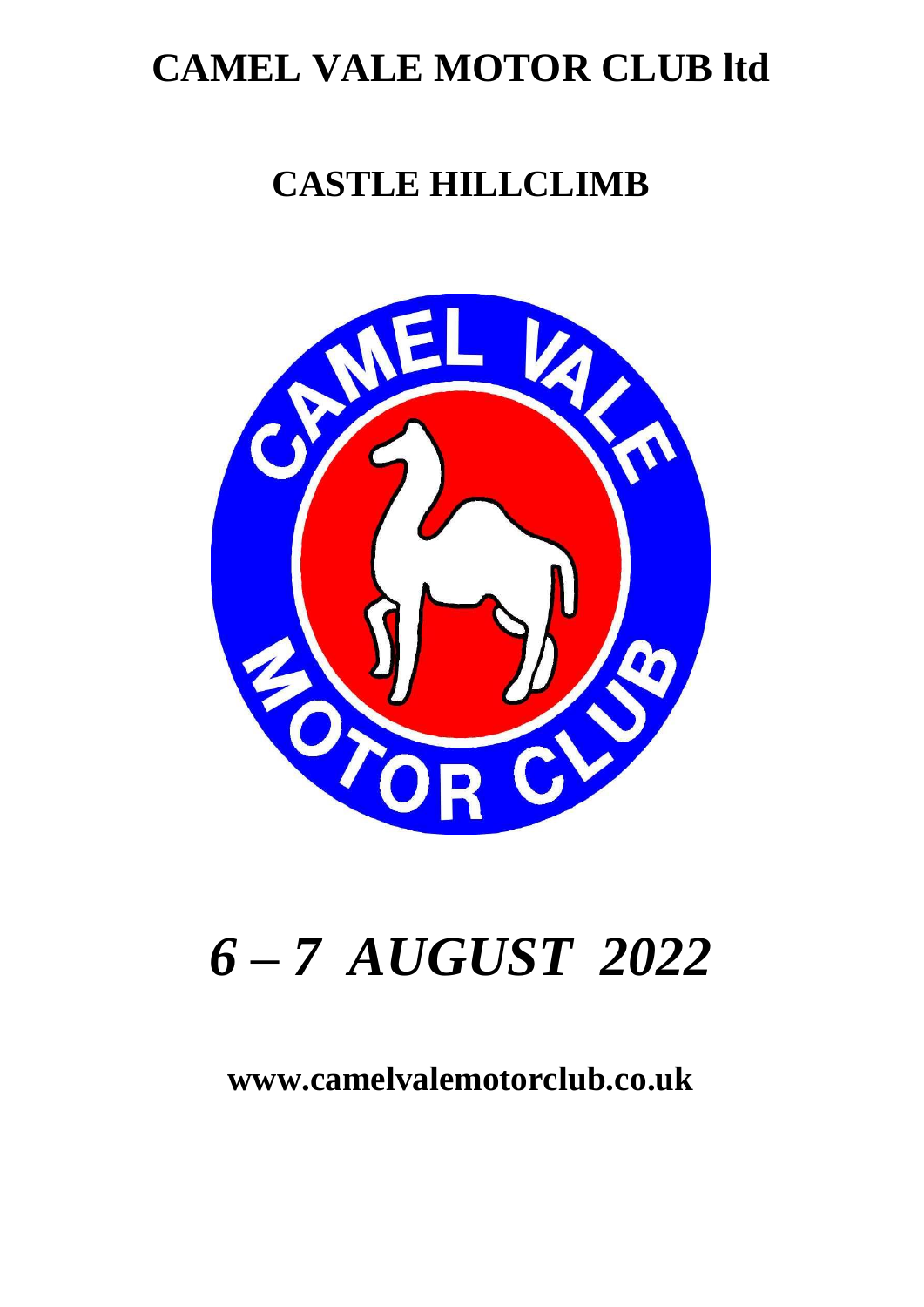## **Cornish Speed Championship**

**Supported by John White and Terry Graves**



## **A.S.W.M.C. Hillclimb Schampionship**



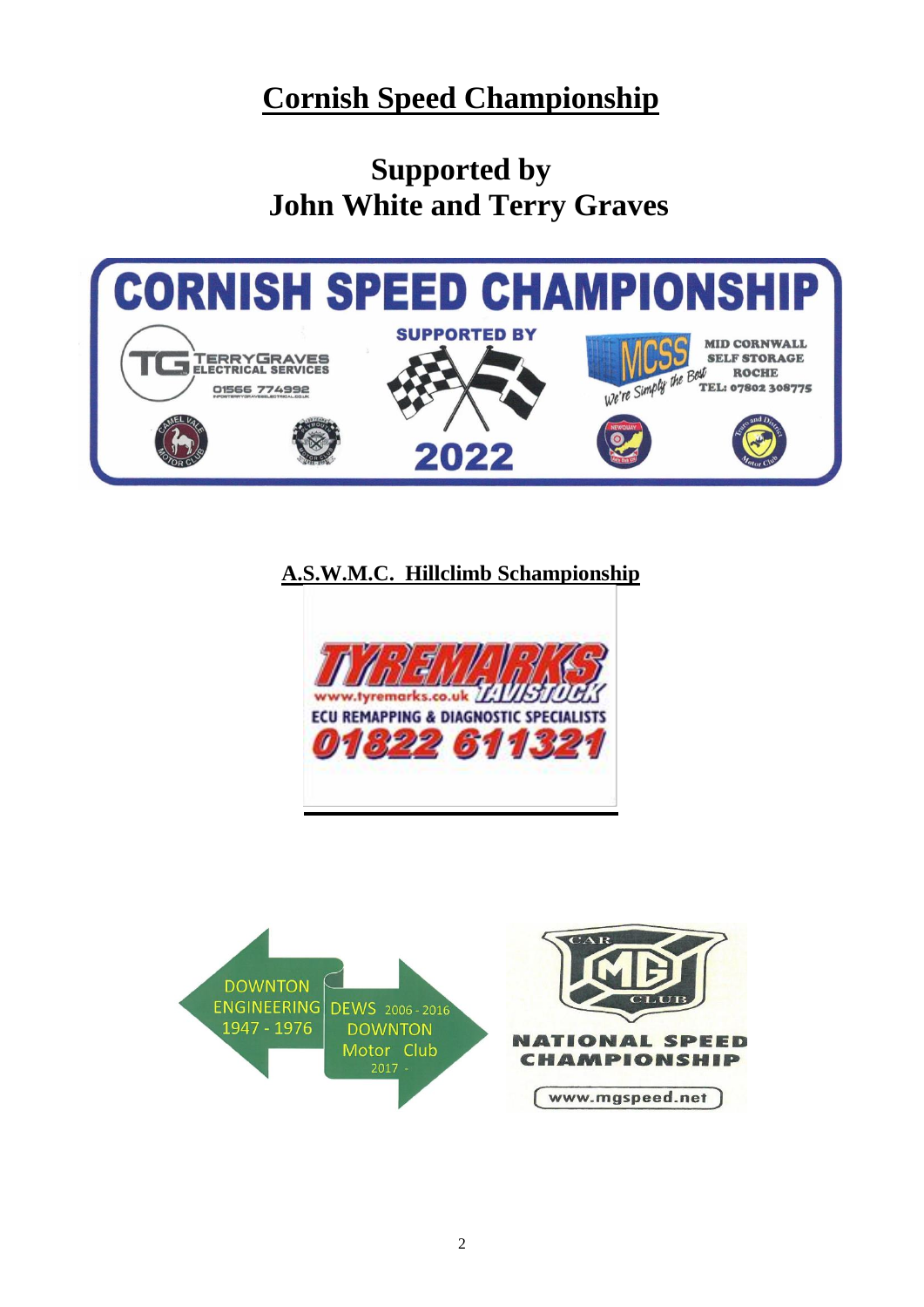### **SUPPLEMENTARY REGULATIONS**

1. Camel Vale Motor Club Ltd. will organise an InterClub Status Speed Hillclimb on the weekend of 06 & 07 August 2022 at Castle, Lostwithiel, Cornwall.

includes rounds of

 TyreMarks ASWMC Hill Climb Championship, Cornish Speed Championship, Torbay Speed Championship, Downton Engineering (DEWS) Championship MG Car Club Speed Championship

- 2. The events will be held under the general regulations of Motorsport UK (Incorporating the provisions of the international sporting code of the FIA) and these supplementary regulations.
- 2.1. Motorsport UK Permit No: tba
- 2.2 Tyremarks ASWMC Hillclimb Championship Number CH2022/S085 (E) Torbay Speed Championship Number CH2022/S066 (D) Cornish Speed Championship Number CH2022/S024 (D) MG Car Club Speed Championship Number CH2022/SO46 (D) Downton Engineering (DEWS) that the state of the state of the state of the state of the state of the state of the state of the state of the state of the state of the state of the state of the state of the state of the stat

- 3. The events are open to fully elected members of any club registered with the ASWMC, competitors registered with the above championships, members of the VSCC. All entrants / drivers must hold a valid competition licence for the event
- 4. The format of the events will be:-

| Scrutineering                              | 07.00. |
|--------------------------------------------|--------|
| New Drivers Briefing:                      | 08:00  |
| Practice:                                  | 08.30. |
| First timed run on completion of practice. |        |

**Signing on** will be electronic, you will be sent a link when entries are accepted. On the day please advise the Event Secretary that you have arrived at the venue and Competition licences will be inspected

**Scrutineering** will be carried out at your paddock space

**Noise testing** will be carried out on the way to the start line for your practice run **Officials** will be available from 7:00

**Drivers** briefing will be emailed with final instructions.

**New drivers** and those drivers who have not driven here before briefing 08:00

Access to the venue for competitors will be closed at 08:00

4.1. Any competitor not on the venue by 08:00 may be excluded

4.2. The course is 750m (820 yards) in length and climbs 350 ft over the distance.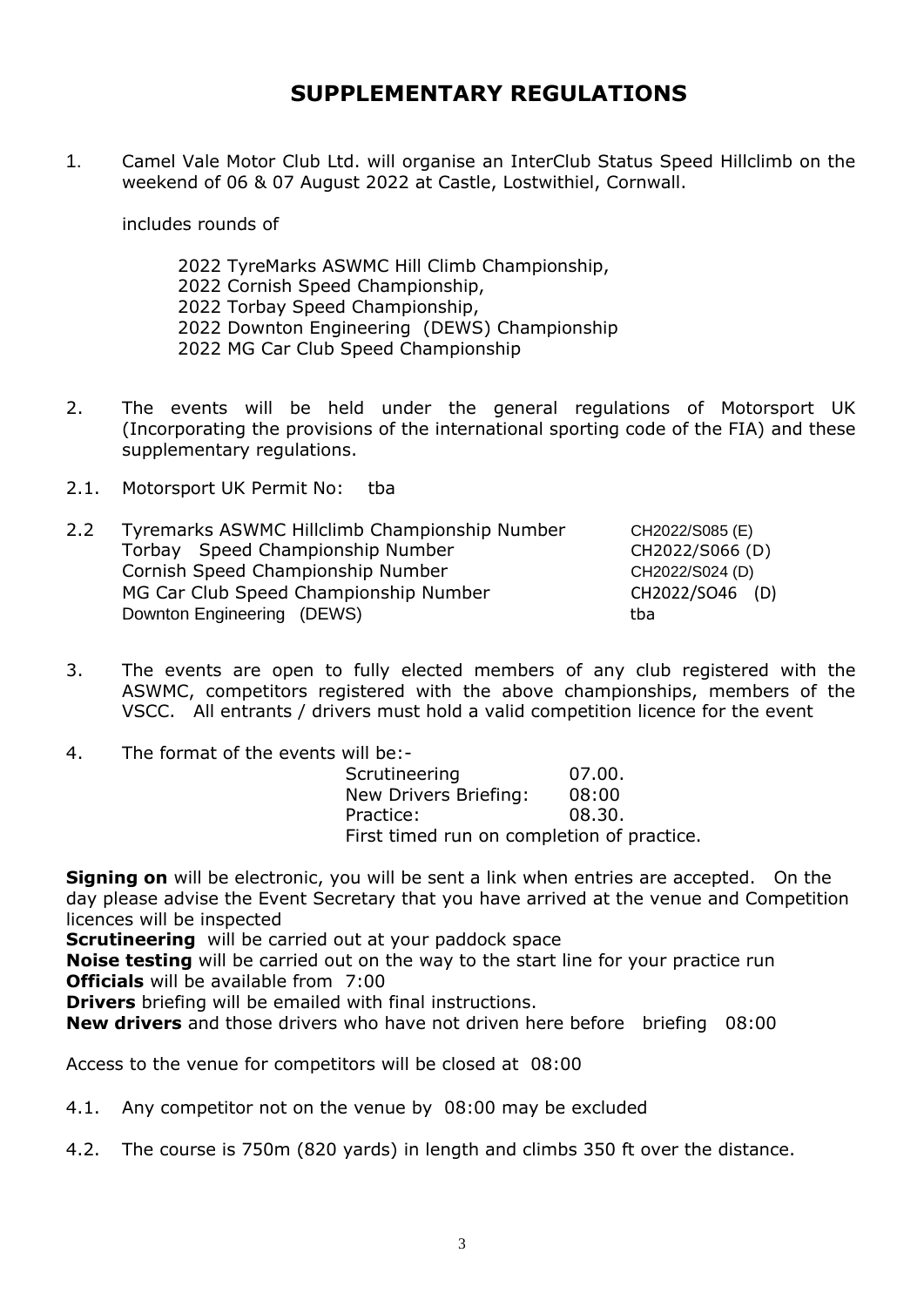- 4.3. The event is open to the following classes of vehicles
	- A0 Junior Driver Class competing in Standard Cars up to 1400cc
	- A1. Road Cars Series Production up to 1400cc
	- A2. Road Cars Series Production over 1400cc up to 1800cc
	- A3. Road Cars Series Production over 1800cc up to 2600cc
	- A4. Road Cars Series Production over 2600cc
	- B1. Road Cars Specialist Production -Car Engines up to 1400cc
	- B2. Road Cars Specialist Production -Car Engines over 1400cc up to 1800cc
	- B3. Road Cars Specialist Production -Car Engines over 1800cc & all M/C Engines
	- C1. Modified Cars Series Production up to 1400cc
	- C2. Modified Cars Series Production over 1400cc up to 1800cc
	- C3. Modified Cars Production over 1800cc
	- C4 Modified Cars Specialist Production car & M/C engines
	- D1. Sports Libre Cars up to 1800cc
	- D2. Sports Libre Cars over 1800cc
	- D3. Rally Cars
	- E1. Racing Cars up to up to 1100cc
	- E2. Racing Cars over 1100cc up to 1600cc
	- E3 Racing Cars over 1600cc up to 2000cc
	- E4 Racing Cars over 2000cc
	- L Downton Engineering (DEWS) Championship competitors
	- M MG Championship competitors
	- V1 Vintage and post vintage thoroughbred cars pre 1952

#### We regret we are unable to accept entries of hybrid or electric cars

#### **Note 1:**

All cars must comply with S.10.2.1-10.2.8.

#### **Note 2:**

Junior Class Drivers and cars must comply with S7.1.9- 7.1.9.2

#### **Note 3:**

Road Cars Series Production are defined as cars complying with S.12.1.1-12.8.1. Road Cars Specialist Production are defined as cars complying with S.12.1.2 -12.7.7. Modified Cars Series Production are defined as cars complying with S.13.3,13.9. Must have been available to the general public and originally designed for use on the public highway in road legal form. It must have been manufactured in the required production numbers 1000 per year. Modified Cars Specialist Production are defined as cars complying with S.13.2,13.3-

13.5,13.6.2,13.3-13.9. Must have been available to the general public and originally designed for use on the public highway in road legal form. It must have been manufactured in the required production numbers 20 per year.

Sports Libre Cars must comply with S.14 and Racing cars with S.15.

Rally Cars must comply with R.46-49 and S.14. Included in the latter Category would be Group B cars, any cars without the original engine block of the model entered, and car with a transmission layout not as originally specified for that model, or a Specialist Rally Car without an engine complying with S.13.6.2. They need not be taxed.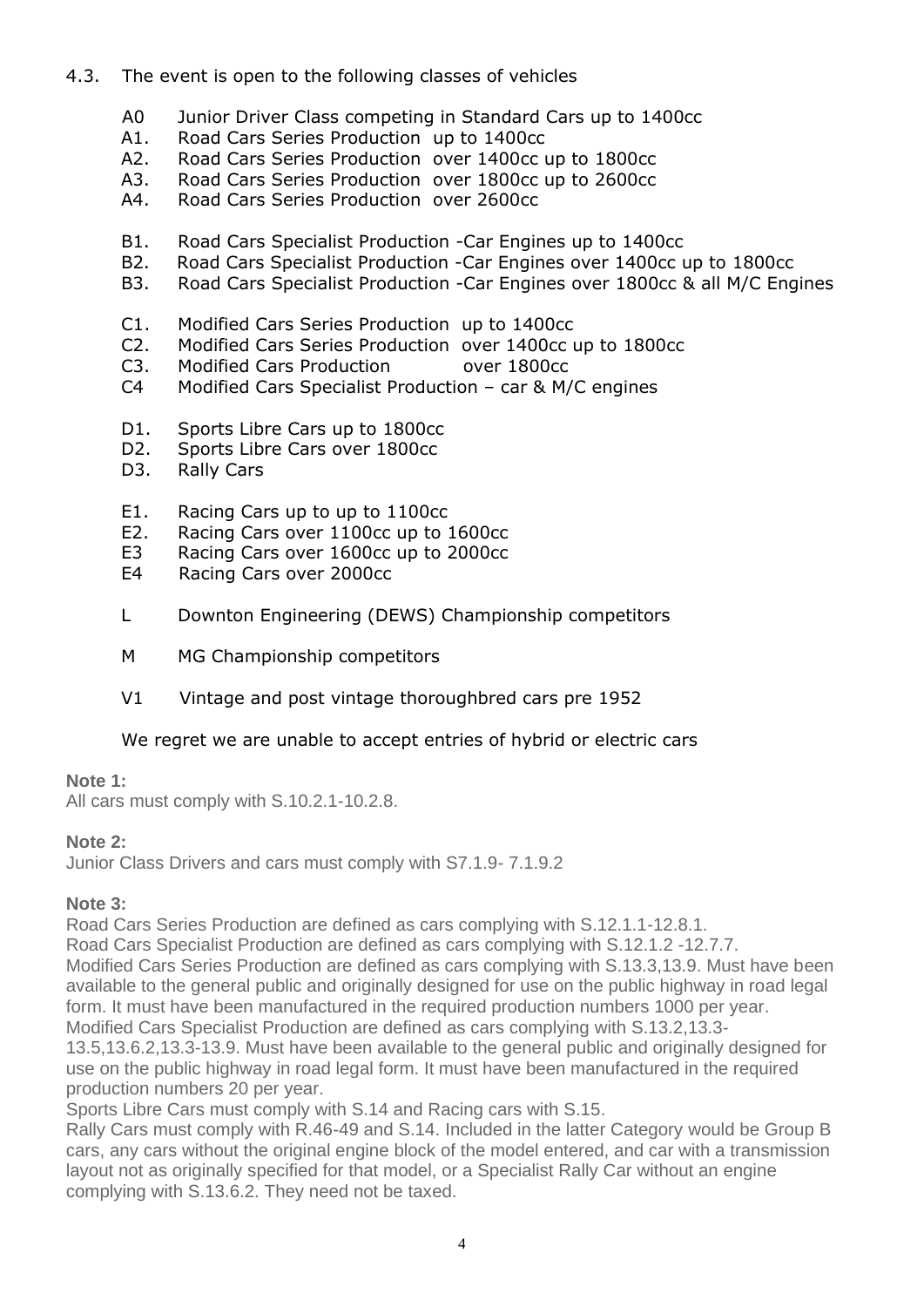#### **Note 4:**

The onus of responsibility for the eligibility of vehicles competing in the championship rests with the Entrant/Competitor. In the event of a dispute concerning the compliance of a vehicle to the regulations, the onus will be on the competitor to satisfy the organisers, NOT the organisers to prove compliance.

#### **Tyre wrapping with single use plastic is not allowed during the event**.

- 4.4. All vehicles must comply with the appropriate Motorsport UK regulations for the event (J / K / L)
- 4.5. All vehicles must be fitted with a silencer at all times. A noise test will be carried out on all cars prior to practice (J.5.17 & 18) on the way to the start line
- 4.6 All registered ASWMC competitors must comply with Vehicle Regulations as detailed in the ASWMC 2022 Year Book.
- 5. Each competitor will have the opportunity to attempt one practice run and three timed runs, (time permitting) having first had the opportunity to walk the course. Should it be possible to hold more than three timed runs, all runs will count.
- 5. Numbers in accordance with J.4 are required which will **NOT** be provided by the organisers. Drivers of shared cars are responsible for ensuring that the appropriate number is displayed for each run. Second drivers will use an "A" suffix. Truro Academy drivers will use a "T" prefix

Double driven cars must be noted on the entry form. Drivers of double-driven cars are responsible for sanitising all the vehicle's internal contact areas at driver changeovers.

- 7. Each competitor will have one space allocated to their competition car in the paddock (this space is large enough to accommodate the towing vehicle, trailer and competition car). Cars must be unloaded in the paddock area as directed by the officials
- 8. No unauthorised vehicles will be allowed to park in the paddock.
- 9. Awards will be presented as follows:-

| F.T.D.Saturday | Broadbelt Trophy and replica.    |
|----------------|----------------------------------|
| F.T.D. Sunday  | Chris Medland Trophy and replica |
| Class Win      | (min 3 starters)                 |
| 2nd in class   | (min 5 starters)                 |
| 3rd in class   | (min 9 starters)                 |
| Best Lady      | (min 3 starters)                 |

No competitor may win more than one award. Should any of the above minimum figures not be reached the organisers reserve the right to either cancel the meeting or sub-divide, add, delete or amalgamate classes as necessary. Entry list amendments will be posted on the official notice board at the commencement of timed runs.

For those competitors entering under Camel Vale MC membership all rounds will count towards the 2022 Car Trophy, Under 21 Trophy and the Tony Lawrence **Trophy** 

Competitors entering under the Truro & District MC Speed Academy are not eligible to win event awards.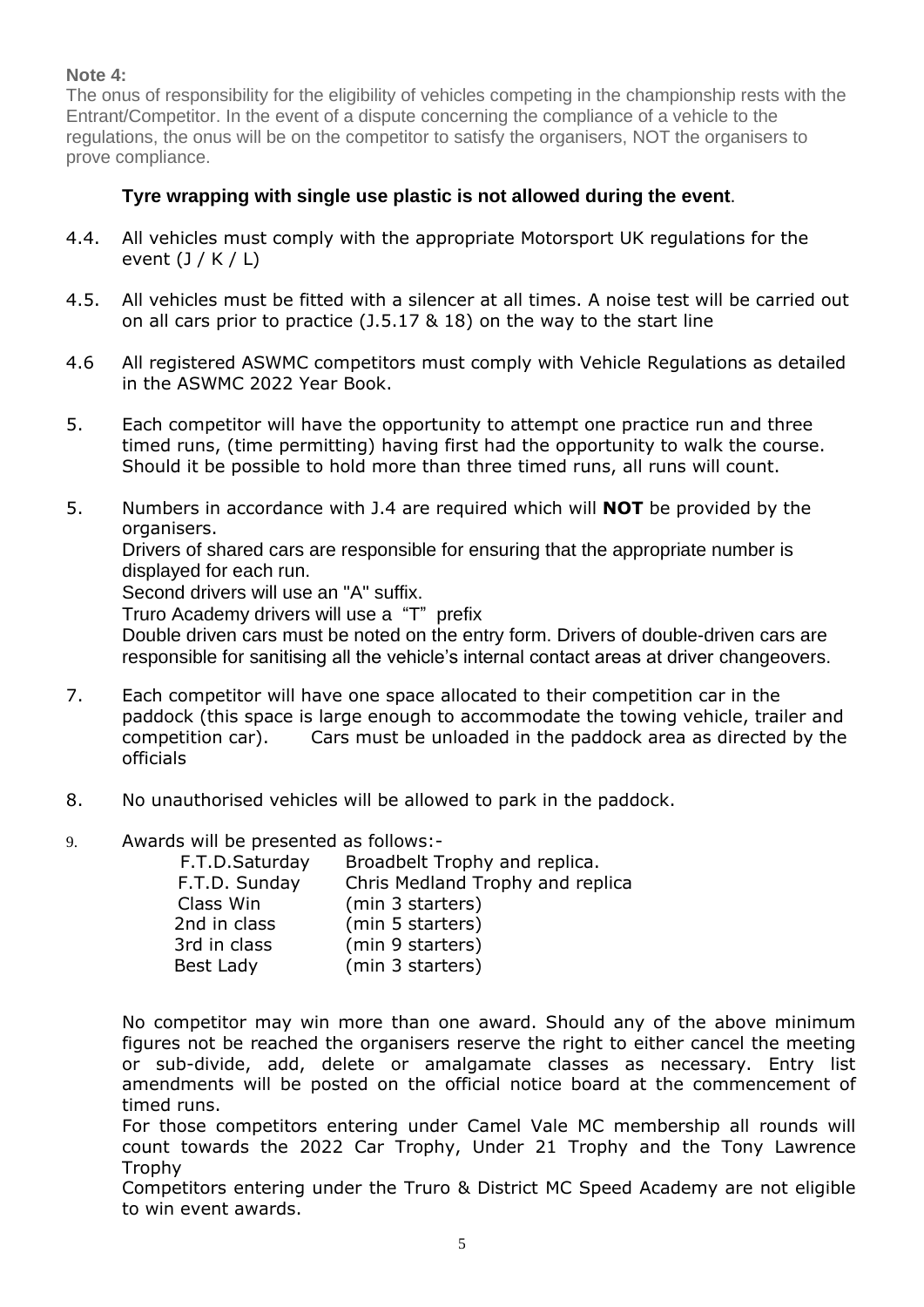- 10. Award winners may, if they wish, receive their awards at the Camel Vale Motor Club's Annual Dinner Dance (Jan 2023).
- 11. The maximum entry for this event is 100 and 5 reserves. The minimum is 40. Entries will be accepted in order of receipt.

#### **12. The entry list opens on Wednesday 01 June 2022 at 20:00.**

**Entries should be made using the online entry form**

**www.camelvalemotorclub.co.uk**

#### **Event Secretary:**

#### **Pam Hartill : [pam.hartill@btinternet.com](mailto:pam.hartill@btinternet.com) 17 St Leonards, Bodmin PL31 1LA Tel: 01208 73676 / 07932 791757**

All entries must be submitted on the online entry form and will not be accepted until the appropriate entry fee has been received. The organisers reserve the right to refuse an entry form if it is not completely filled in. **Closing date: 25 July 2022**

Competitors should where possible pay by Bank Transfer to

Account Camel Vale motor Club Sort Code 30 – 98 – 98 Account No 38422460

All cheques should be made payable to CAMEL VALE MOTOR CLUB LTD. **Payment by cheque will incur a surcharge of £1 to cover bank charges**

**Acknowledgement of your entry will be provided electronically if you tick the box at the bottom of the entry form The organisers do not accept liability for non-receipt of emails** 

If you do not have an email address or internet access please contact the Event **Secretary** 

**Signing on** a link to the signing on form will be emailed to you

#### 13. **Entry fees**

Entry fees will be £90 for each day, or £170 for both days. Truro & DMC Academy competitors £50 per day

14. Entry fees will be refunded only if notice of withdrawal is confirmed in writing/by email to the Event Secretary on or before the closing date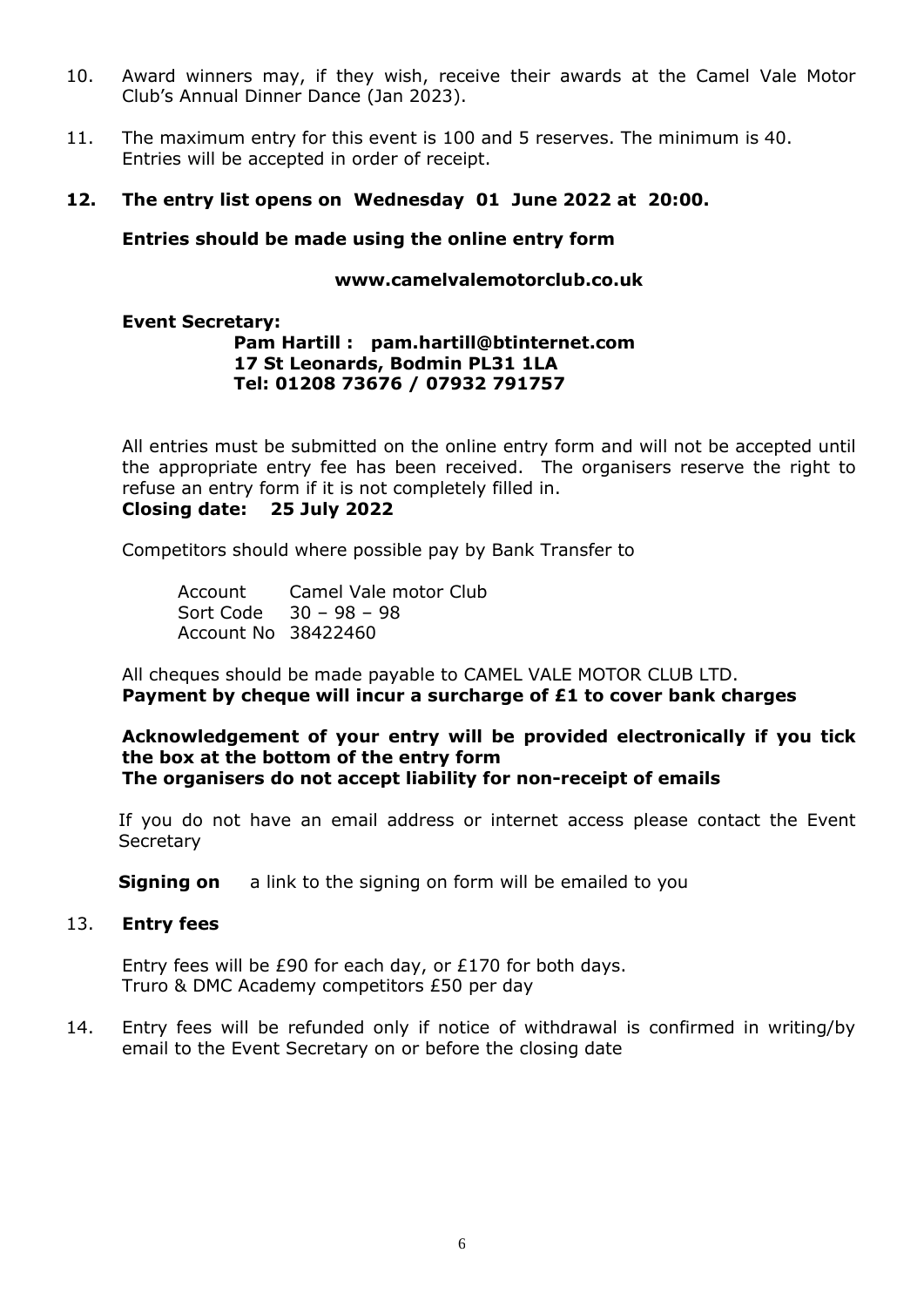15. The officials of the meeting will be:

| Motorsport UK Steward:           | tba                                          |
|----------------------------------|----------------------------------------------|
| Clerk of the Course:             | Greg Thomas / Kelly Thomas                   |
| Dep Clerk of the Course:         | Jenny Brooks / Richard Weeks                 |
| Event Stewards:                  | Keith Mason, Paul Bartleman                  |
| Secretary of the Meeting         | Pam Hartill Email pam.hartill@btinternet.com |
|                                  | Tel: 01208 73676 / 07932 791757              |
| <b>Chief Timekeeper:</b>         | Peter Locke                                  |
| <b>Chief Scrutineer:</b>         | John Cooper                                  |
| <b>Environmental Scrutineer:</b> | Lynn Palmer                                  |
| <b>Chief Marshall:</b>           | Emma Wall Email emmawall888@qmail.com        |
|                                  | Mobile 07970 840777.                         |
| <b>Car Park Stewards</b>         | Andrea Thomas & Louise Combellack            |
| Doctor                           | Dr. Stuart Hateley                           |
| <b>Rally Rescue</b>              | <b>Westcountry Motorsport Rescue</b>         |

- 16. Any protests must be lodged in accordance with Section C of the 2022 Motorsport UK YearBook
- 17. The starting order will be determined by class and numerical order. Cars will start singularly at intervals of approximately 30 secs. Competitors MUST be ready to take their run and to comply with the paddock official's instructions throughout the day or be prepared to forfeit their run. The running order will be issued prior to the start each day
- 18. The starting signal will be by green light. The method of timing will be by light beam activated by electronic clock, timing commences when the light beam is broken by the timing strut on the front of the car (S10.9)

**S10.9 - Timing Struts** – Where timing is activated by a light beam, the vehicles will be fitted at the front with a vertical timing strut, minimum vertical height 254mm, the bottom of which shall be not less than 180mm and no more than 200mm from the ground. The strut will be in matt black on both sides, over its total area, which shall be not less than 254mm by 51mm. No other, or further forward, part of the vehicle may interrupt these dimensions or actuate the timing.

19. The finish line will be identified by a white line and finish banner.

If a car leaves the track and/or is unable to proceed for a mechanical reason, the driver should give the approaching marshals a 'thumbs up' to indicate he/she is uninjured. Absence of this indication will bring the rescue unit and doctor to the scene. The driver must await instructions for recovery, whilst maintaining social distancing at all times

- 20. Results will be determined by class finishing order.
- 21. Event insurance covering Third Party damage whilst on private land currently carries an excess of £450 per incident. The organising Club reserves the right to recover the cost of repair of any damage to third party property up to a maximum of £450 per incident, from the entrant of any vehicle which causes such damage.
- 22. All other general regulations of the Motorsport UK apply as written.
- 23. Catering and toilets facilities will be available on site Overnight camping is permitted in the paddock

#### **Note water will not be available on site this year**